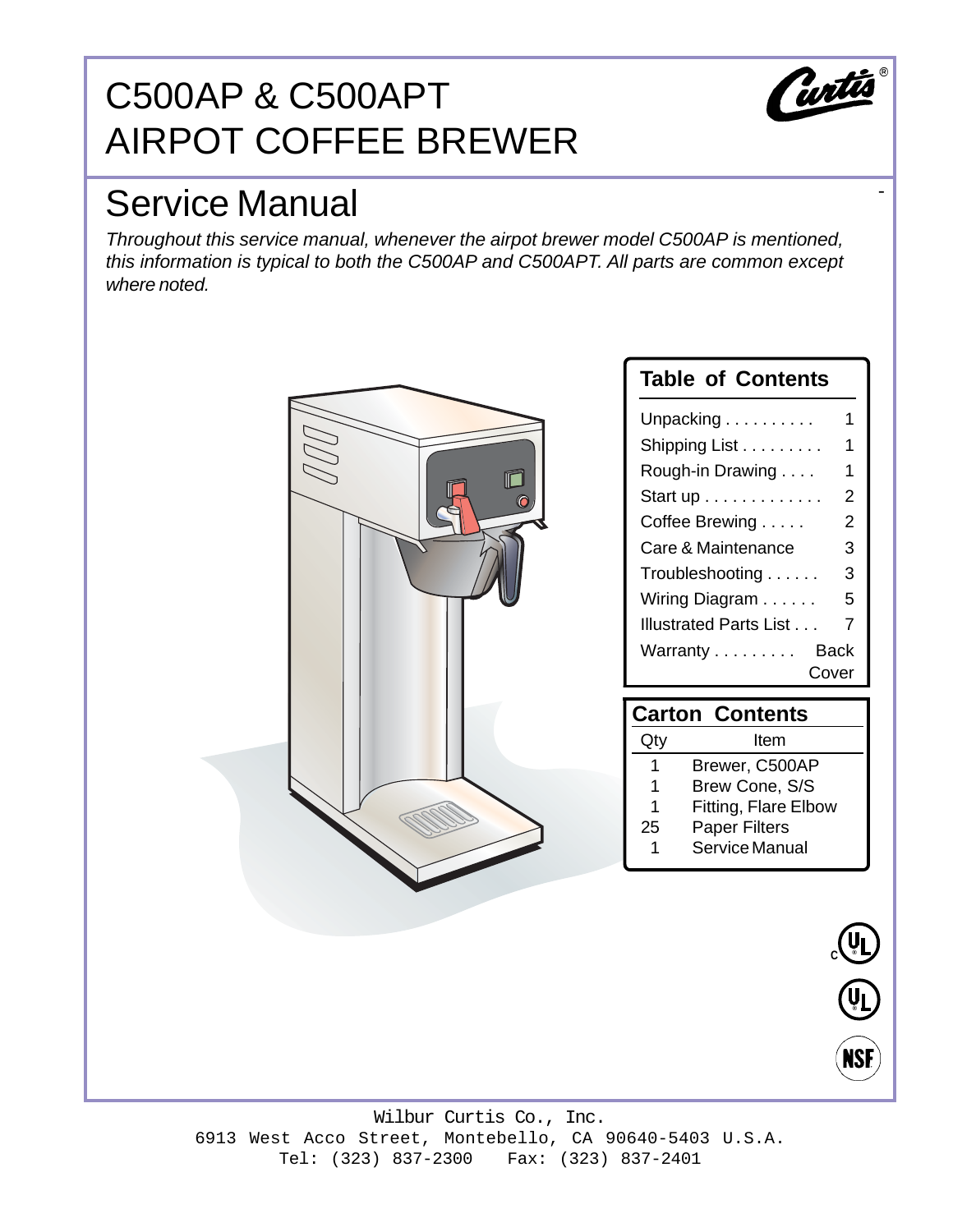# **C500AP Airpot Coffee Brewer**

### **UNPACKING**

All products manufactured by the Wilbur Curtis Company are thoroughly inspected at the factory and are warranted to be free of all defects and faulty workmanship. The C500AP unit is packaged for maximum protection for shipping. Make sure the shipping carton is not damaged or punctured. Unpack the carton carefully, inspecting the contents for any damage that may have occurred in transit. Report any damage immediately to the freight company.

# ROUGH-IN DRAWING - C500AP



| <b>BREW SETUP</b>         | 2.2 LITERS                                    |
|---------------------------|-----------------------------------------------|
| <b>ELECTRICAL</b>         | 120 Volts, 60 Hz                              |
| <b>POWER REQUIREMENTS</b> | 1675 Watts, 14 Amps                           |
| <b>CORD &amp; PLUG</b>    | 6 Ft./NEMA 5-15P                              |
| WATER HOOK-UP             | 1/4" COMPRESSION FITTING FOR WATER CONNECTION |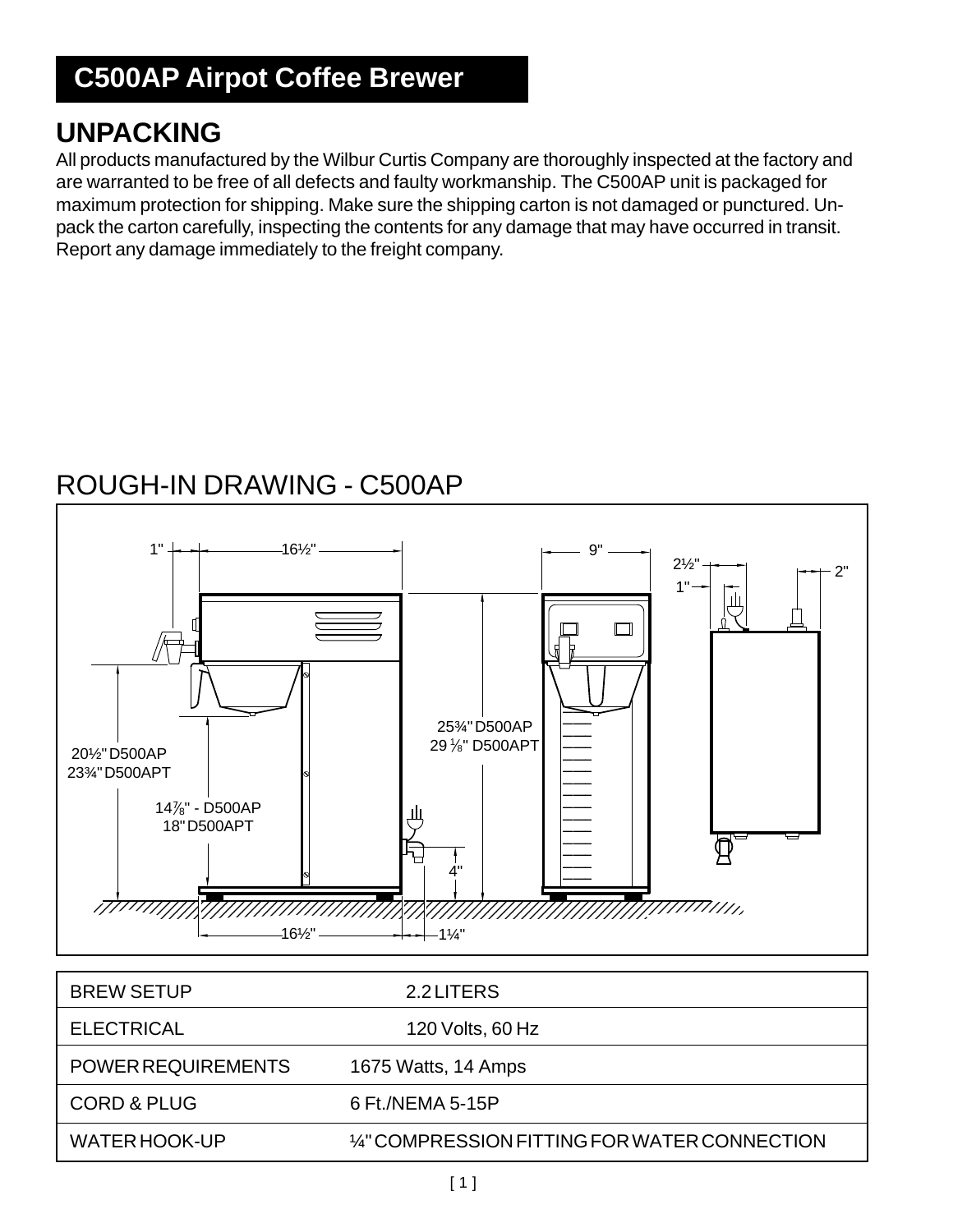# **C500AP Airpot Coffee Brewer**

# **START-UP**

- 1. Remove top cover of brewer. Remove lid from heating tank. Hand fill tank until water level is approxmately two inches below probe tip.
- 2. Connect the water line to the brewer using  $\frac{1}{4}$ " copper tubing with  $\frac{1}{4}$ " female flare fitting.
- 3. Turn on water.
- 4. With top cover removed, locate the thermostat (see illustration, page 8, #37), turn the thermostat shaft clockwise until it stops. The BREW READY indicator light will go off when the thermostat is on.
- 5. Plug unit into power supply outlet and flip power switch (behind unit) to ON position. Turn ON/OFF switch to ON position. Water should flow into heating tank. Check to see that the water stops flowing when it reaches the probe tip. When this is verified, replace the tank lid and top cover of machine.
- 6. The warm-up time for the water in the tank to reach brewing temperature is from 15 to 20 minutes. The BREW READY indicator light will come on when the water is hot enough to start brewing.



### **COFFEE BREWING**



**3**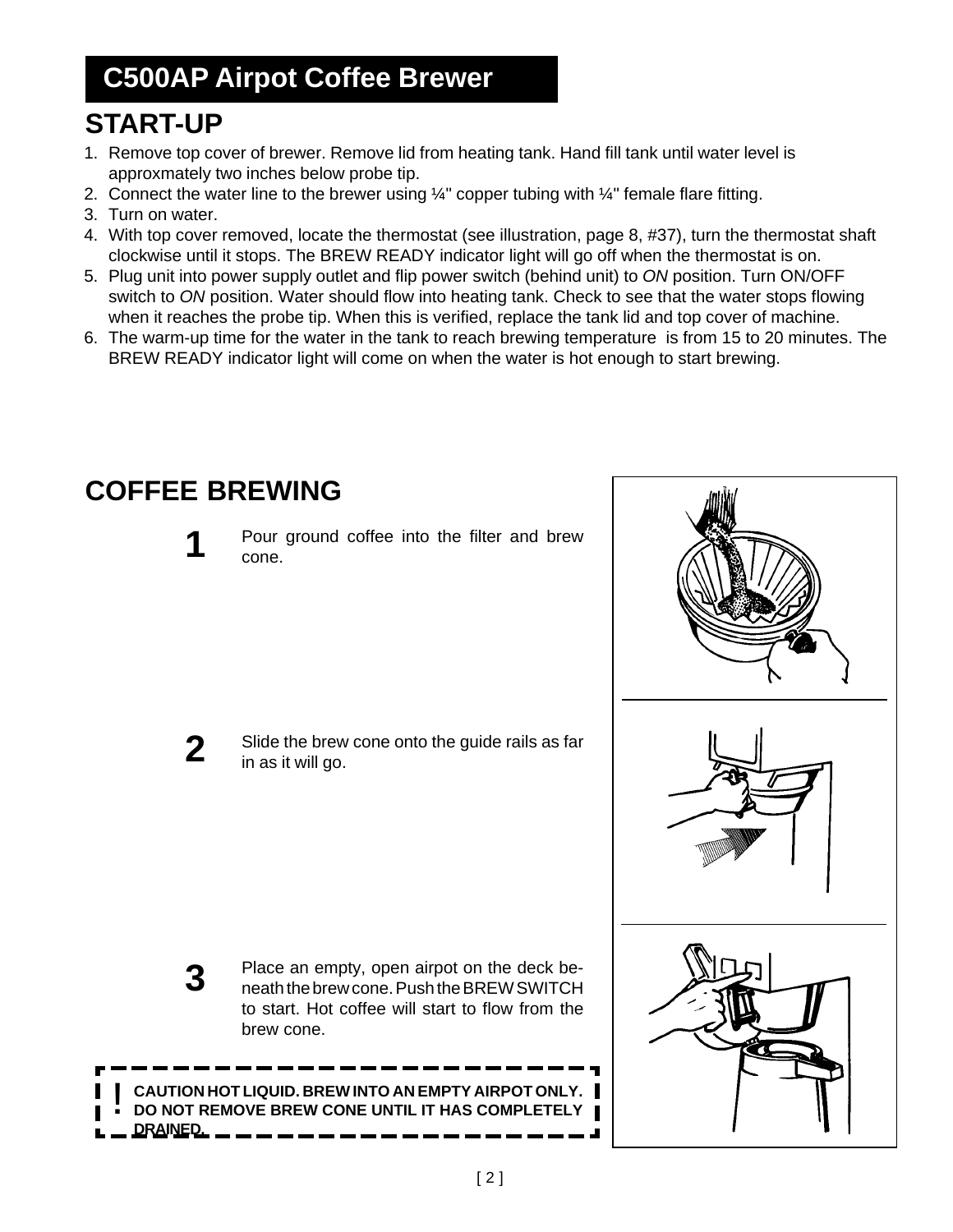### **C500AP Airpot Coffee Brewer**

# **CARE AND MAINTENANCE OF C500AP**

Preventive maintenance is essential in keeping your Curtis coffee brewer performing at it's peak. Regular cleaning will pay off with an appealing, high performance coffee brewing machine.

### **Preventive Maintenance**

- 1. Remove the sprayhead from brewer and clean it once a week; more often in heavy lime areas.
- 2. The inside of the heating tank may, occasionally, require removing of lime build-up. The frequency is determined by local water conditions.

----**WARNING** - When cleaning the unit, do not use cleansers, bleach liquids, powders or any other substance containing chlorine. These products will promote corrosion and will pit the stainless steel. USE OF THESE PRODUCTS WILL VOID YOUR WARRANTY.

### **Daily Cleaning**

Using a daily routine of cleaning the external parts of the C500AP should maintain it's new appearance and insure that the flavor of the coffee is always good.

- 1. Wipe off any spills, dust or debris from exterior surfaces.
- 2. Rinse out the brew cone.
- 3. Clean sprayhead and dome using a non-toxic cleaner and a damp cloth.
- 4. Clean the brew cone slide rails with a brush or damp cloth. Dry thoroughly.

Stainless Steel Polish can be used to clean the outside surfaces of the C500AP coffee brewer. This is to prevent scratching of the stainless steel surfaces.

# **TROUBLE SHOOTING:**

**PROBLEM:** WATER DOES NOT FLOW INTO HEATING TANK.

| <b>POSSIBLE CAUSE</b>                                         | <b>SOLUTION</b>                                                                                                                                                                                                                                                                          |
|---------------------------------------------------------------|------------------------------------------------------------------------------------------------------------------------------------------------------------------------------------------------------------------------------------------------------------------------------------------|
| 1. Water line turned off<br>or water filter needs<br>changing | Make sure the brewer is receiving enough water pressure. Open the<br>water line and verify water flow.                                                                                                                                                                                   |
| 2. Water inlet valve coil<br>burned out                       | Turn the power off. Disconnect wires from water inlet coil terminals and<br>connect a power cord to the terminals. Plug cord into a 120V outlet and<br>verify if water flows when plugged in and stops when power is discon-<br>nected. If valve fails this test, replace valve or coil. |
| 3. Grounded probe                                             | When the water level gets below the probe tip, water should automati-<br>cally refill the tank. If not, pull wire off the probe terminal. Water should<br>now start flowing into the tank. If not, check the water level control board<br>(see step 4) or inlet valve (step 5).          |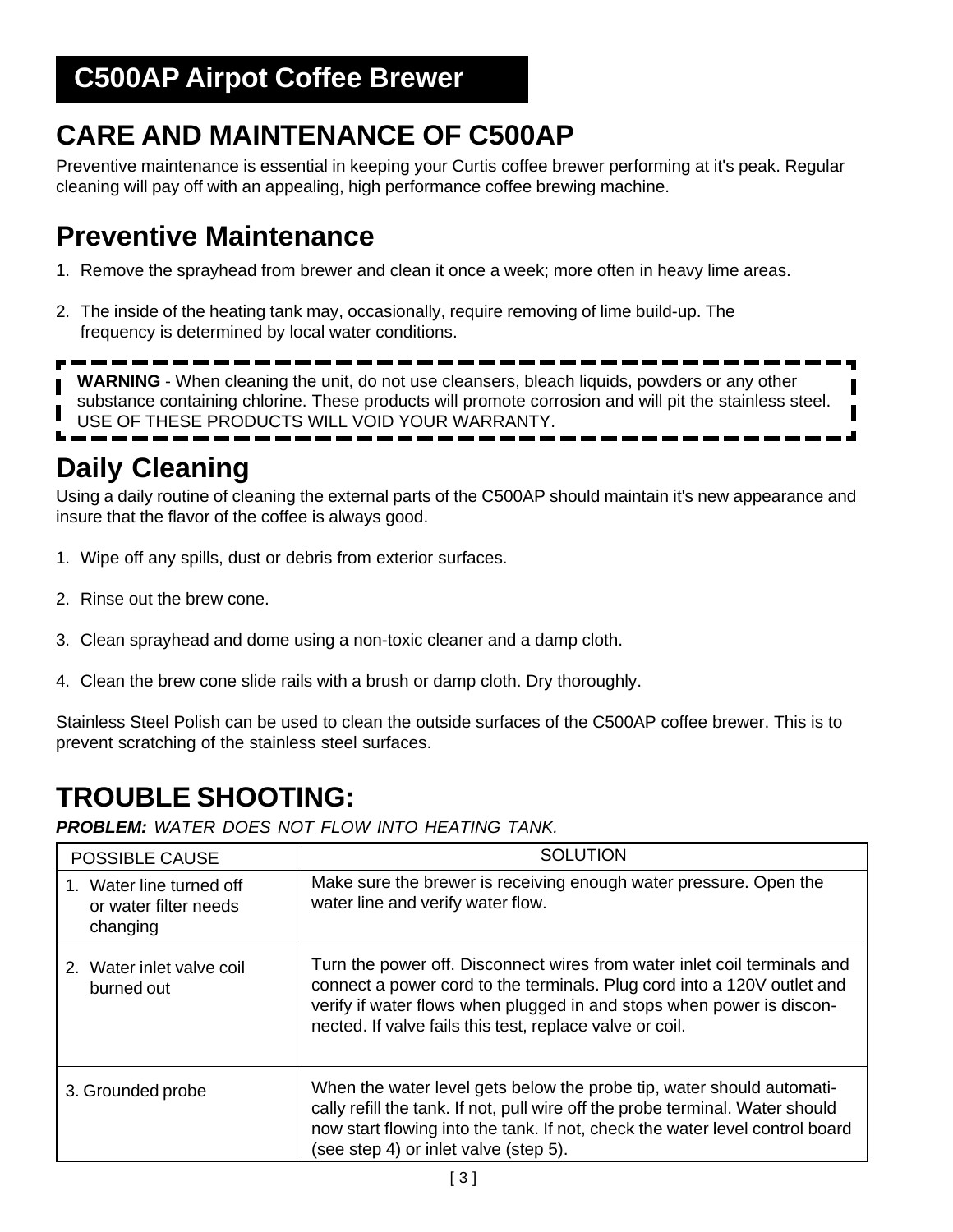### **TROUBLE SHOOTING CONTINUED:**

| <b>POSSIBLE CAUSE</b>                                      | <b>SOLUTION</b>                                                                                                                                                                                                                                                                                                                                                                                                                                                                                                                                                                      |
|------------------------------------------------------------|--------------------------------------------------------------------------------------------------------------------------------------------------------------------------------------------------------------------------------------------------------------------------------------------------------------------------------------------------------------------------------------------------------------------------------------------------------------------------------------------------------------------------------------------------------------------------------------|
| 4. Defective or burned out<br>water level control<br>board | Pull wire out of probe terminal. With a Volt meter, check voltage at the<br>water inlet coil terminals. This should read 110-120 volts. If no voltage is<br>present, check Liquid Level Control board. Make sure the L.L.C. board is<br>energized on terminals 2 & 3. The L.L.C. board is grounded to the chas-<br>sis of the machine by contacting the board to the mounting bracket. Make<br>sure board is grounded here. Check for loose connections at terminals.<br>When the water level control board fails to energize the water inlet valve,<br>the board should be replaced |

#### **PROBLEM:** WATER HEATING TANK OVERFLOWING.

| <b>POSSIBLE CAUSE</b>                                                                | <b>SOLUTION</b>                                                                                                                                                                                                                                    |
|--------------------------------------------------------------------------------------|----------------------------------------------------------------------------------------------------------------------------------------------------------------------------------------------------------------------------------------------------|
| 5. Defective water inlet<br>valve                                                    | Turn power off and observe water level. If water continues to flow in,<br>valve is leaking; clean or replace valve.                                                                                                                                |
| 6. Probe limed up                                                                    | Pull wire off from probe terminal. Touch the body of the heating tank<br>with the end of this wire. If water stops, try cleaning the probe. Probe<br>may have to be replaced.                                                                      |
| 7. Non-grounded or loose<br>terminal connections at<br>liquid level control<br>board | Liquid level control board must be securely grounded. Check for loose<br>connections at the terminals. Check for voltage at the inlet valve termi-<br>nals. If there is voltage present at the inlet valve terminals, replace the<br>L.L.C. board. |

#### **PROBLEM:** WATER IN TANK DOES NOT GET HOT OR WATER TEMPERATURE TOO LOW

| <b>POSSIBLE CAUSE</b>             | <b>SOLUTION</b>                                                                                                                                                            |
|-----------------------------------|----------------------------------------------------------------------------------------------------------------------------------------------------------------------------|
| 8. Thermostat turned OFF          | Check thermostat to make sure it is in the ON position.                                                                                                                    |
| 9. Defective thermostat           | Replace thermostat.                                                                                                                                                        |
| 10. Burned out heating<br>element | Check element for continuity and/or check with clamp ammeter. This<br>should show a reading of approximately 15 amps. If no power is going<br>through element, replace it. |

#### **PROBLEM:** WATER NOT FLOWING FROM SPRAYHEAD.

| <b>POSSIBLE CAUSE</b>                         | <b>SOLUTION</b>                                                                                                                                                                                |
|-----------------------------------------------|------------------------------------------------------------------------------------------------------------------------------------------------------------------------------------------------|
| 11. Water level is too low<br>in heating tank | Check water level in tank. If water is not flowing into the tank, review<br>steps 1 thru 4, on previous page.                                                                                  |
| 12. Defective brew switch                     | With the power off, check the continuity between terminal 4B & 5B.<br>When the switch is pressed, there should be solid continuity between<br>these two terminals. If not, replace the switch. |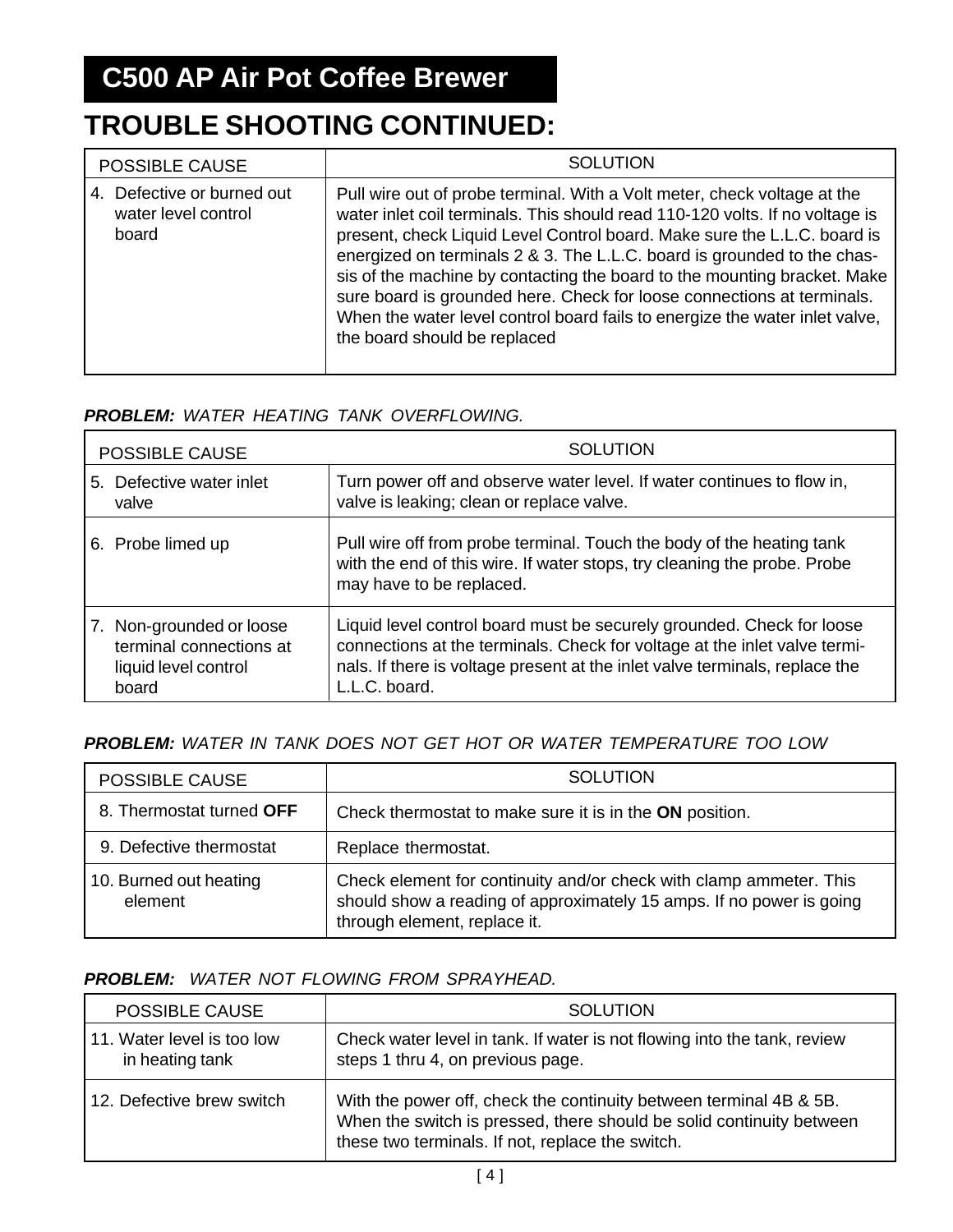# **TROUBLE SHOOTING CONTINUED:**

| <b>POSSIBLE CAUSE</b>                  | <b>SOLUTION</b>                                                                                                                                                                                                                                                                   |
|----------------------------------------|-----------------------------------------------------------------------------------------------------------------------------------------------------------------------------------------------------------------------------------------------------------------------------------|
| 13. Defective brew timer<br>$(WC-604)$ | Make sure the timer is receiving 110 to 120 volts at terminals B and A.<br>Measure the voltage across terminals 6 and A on the timer when it has<br>been activated. There should be 110 to 120V going to the dump valve. If<br>not, then the timer is faulty. Replace timer.      |
| 14. Defective dump valve<br>or coil    | If the timer is functioning properly (step 13); next check the dump valve.<br>Measure voltage across the two terminals of the valve coil. You should<br>read 110 to 120 volts. Check also for clogging or lime deposits. Clean<br>lime or clog if present. Replace valve or coil. |

## **WIRING DIAGRAM**

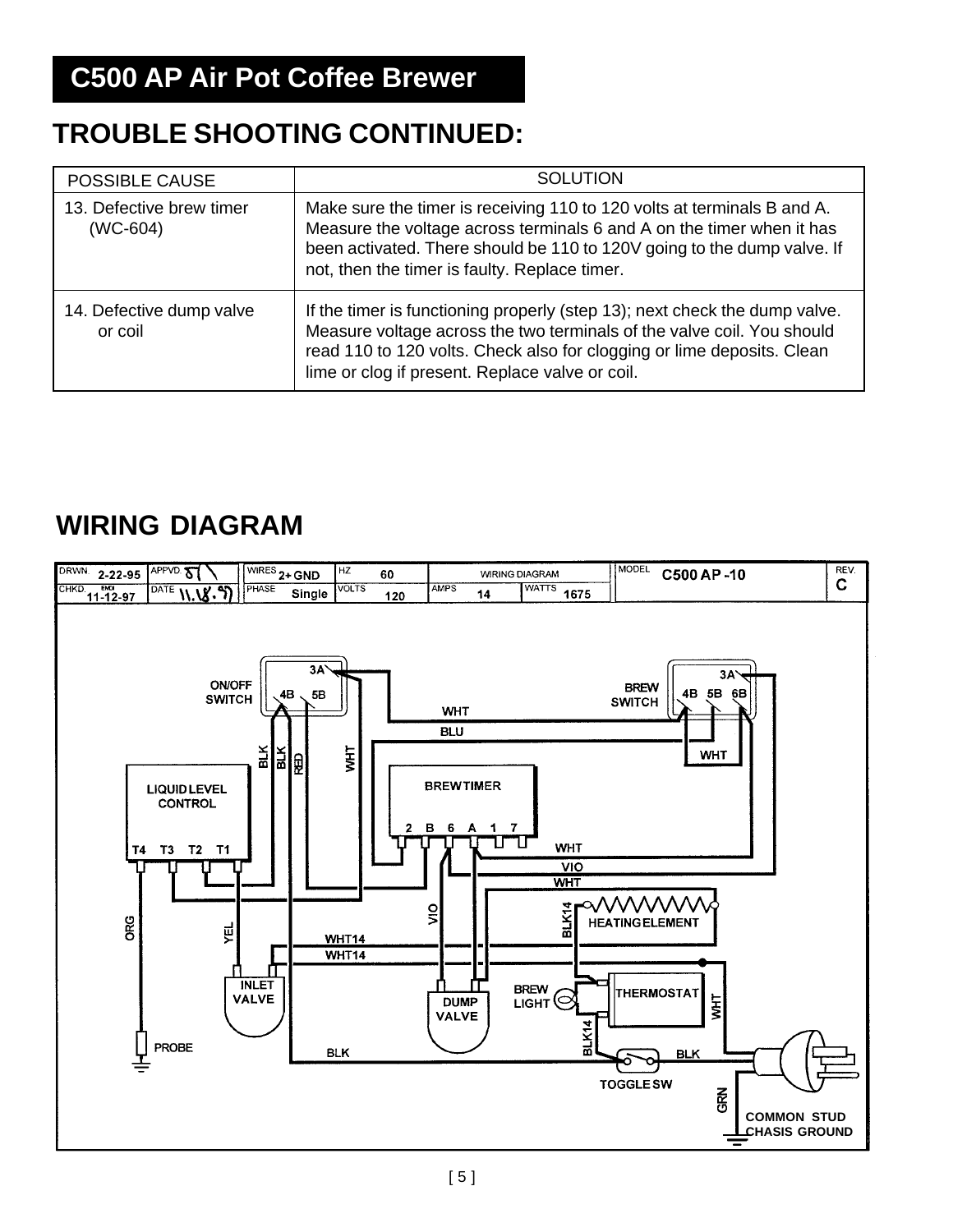# **WIRING DIAGRAM**

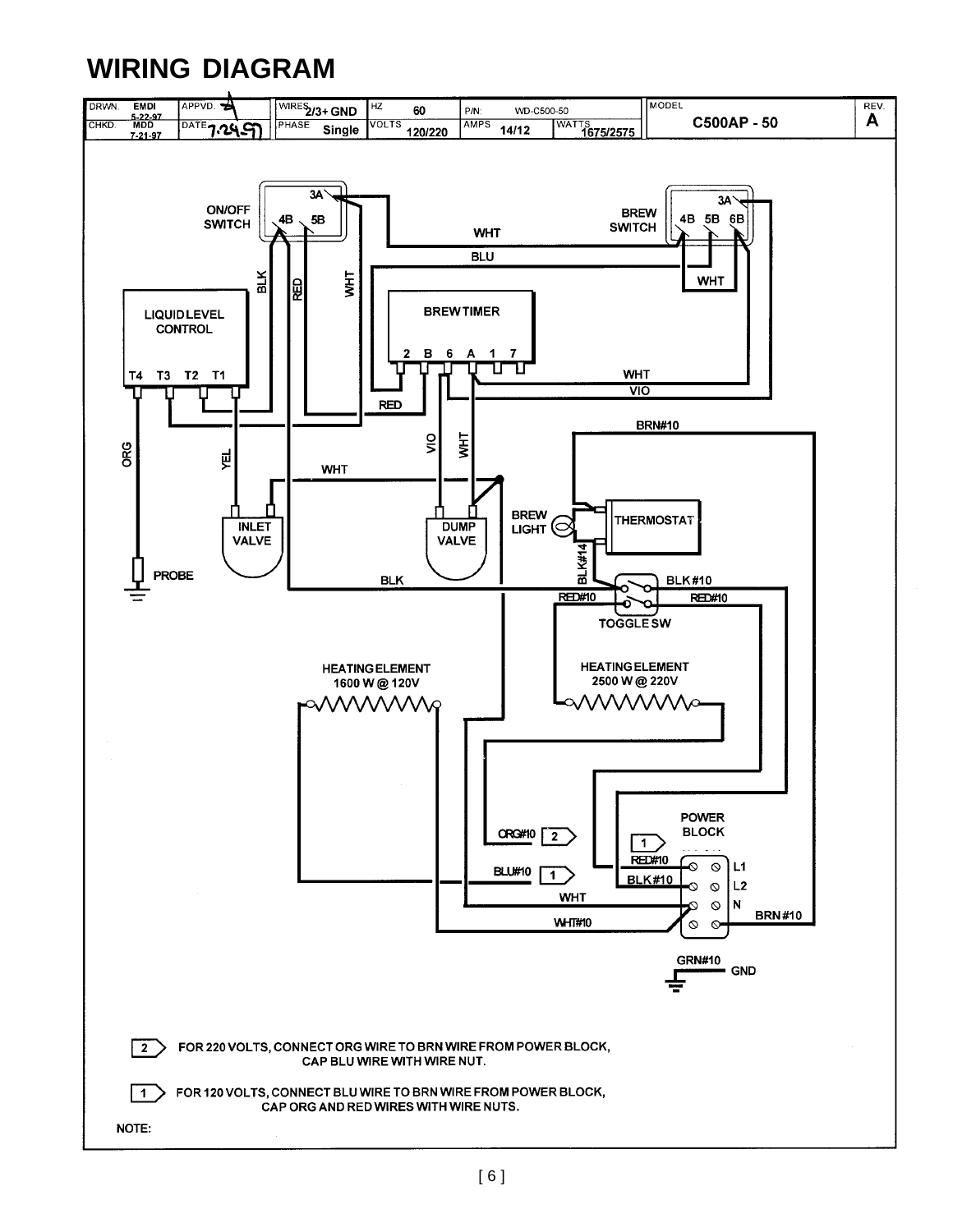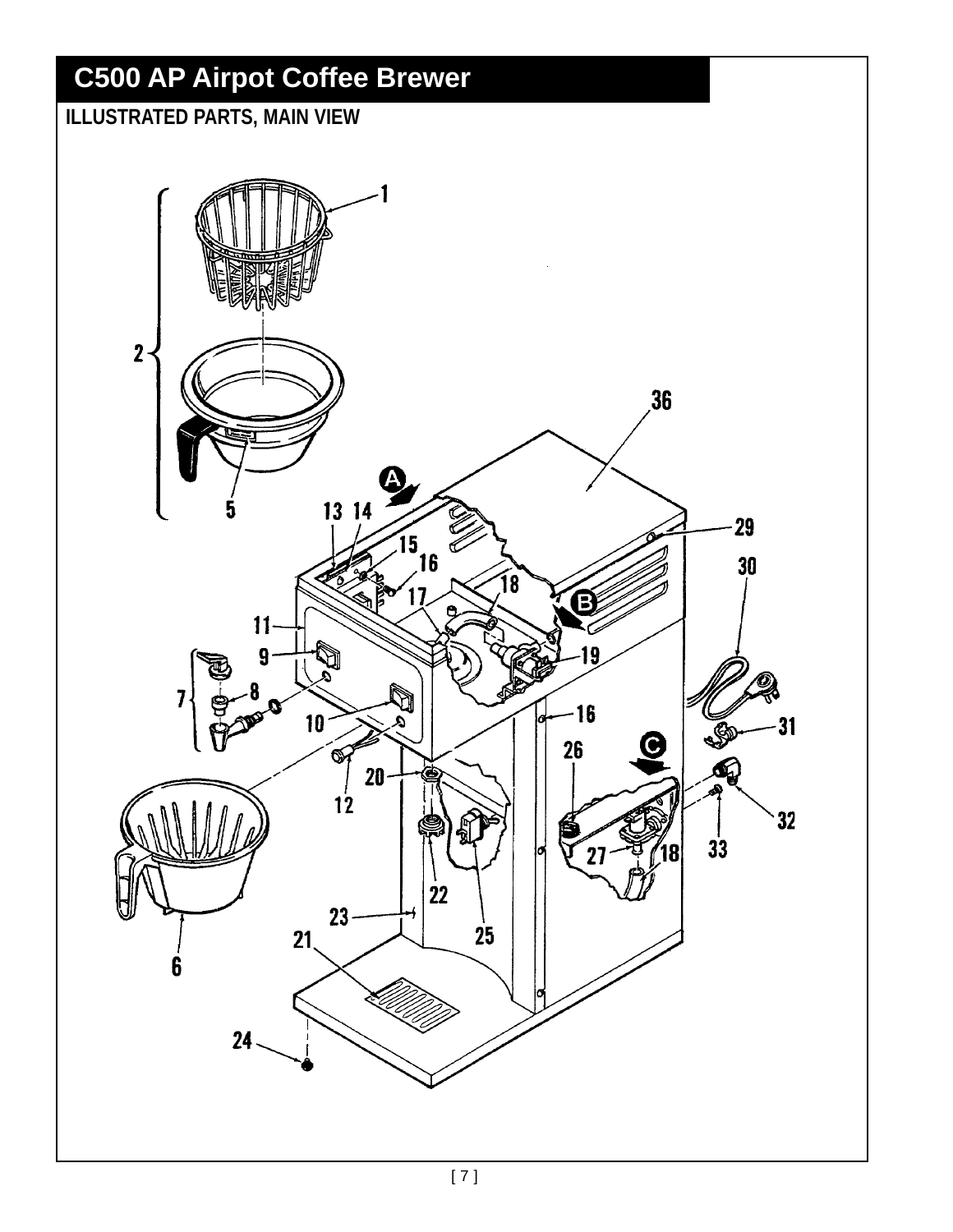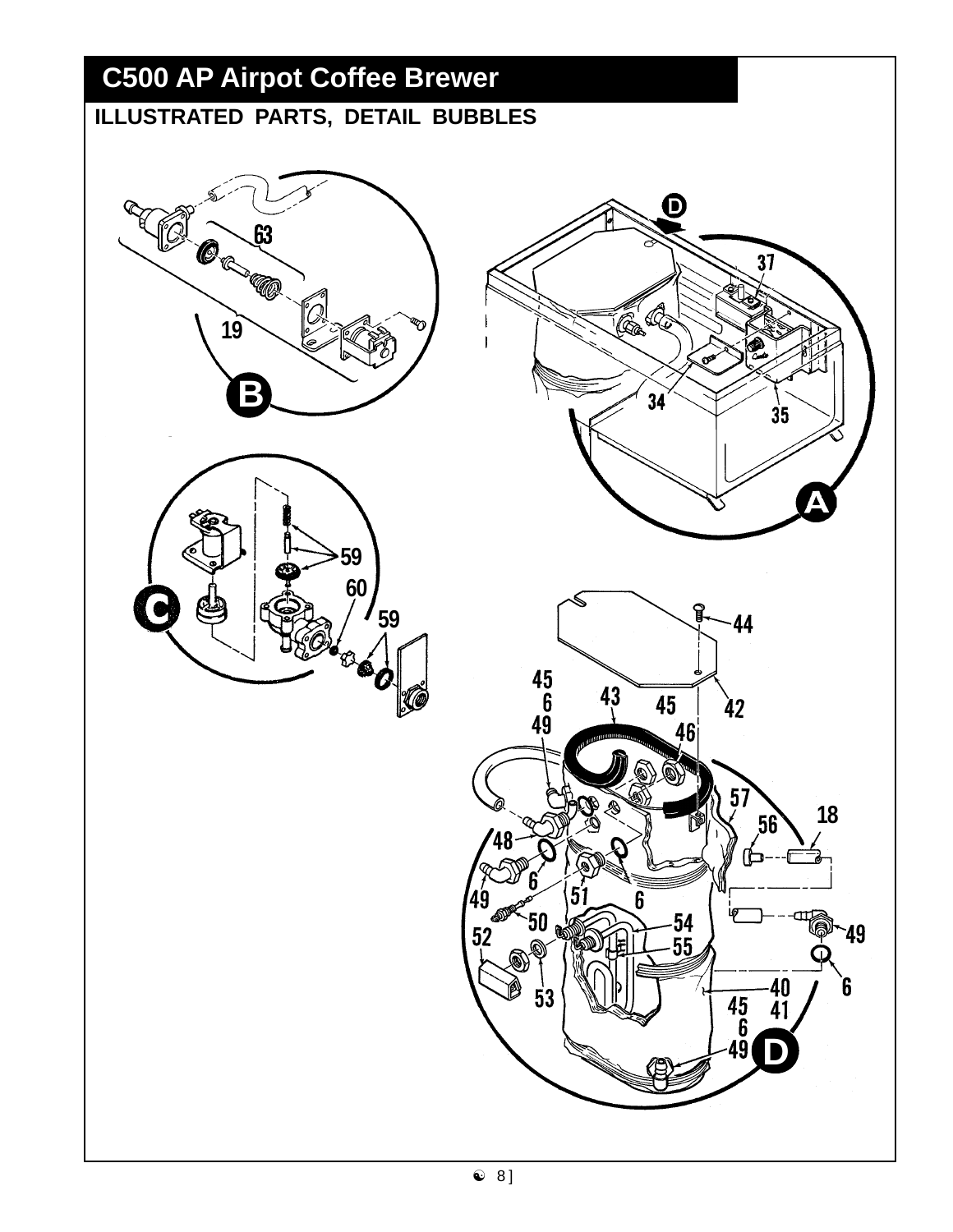# **C500 AP Air Pot Coffee Brewer**

# **PARTS LIST**

| <b>INDEX</b><br><b>NUMBER</b> | <b>PART</b><br><b>NUMBER</b> | <b>DESCRIPTION</b>                                  |
|-------------------------------|------------------------------|-----------------------------------------------------|
| $\mathbf 1$                   | WC-3317                      | WIRE BREW BASKET FOR WC-3323                        |
| $\overline{2}$                | WC-3323                      | BREW CONE COMPLETE, STAINLESS STEEL, 7 1/8"         |
| 5                             | WC-3963                      | LABEL, CAUTION                                      |
| 6                             | WC-3621                      | UNIVERSAL BREW CONE                                 |
| $\overline{7}$                | WC-1809                      | <b>HOT WATER FAUCET</b>                             |
| 8                             | WC-1806                      | <b>FAUCET SEAT CUP, SILICONE</b>                    |
| 9                             | WC- 114R                     | <b>ON/OFF SWITCH</b>                                |
| 10 <sup>°</sup>               | WC- 122                      | <b>BREW SWITCH</b>                                  |
| 11                            | WC-6317                      | <b>SWITCH PANEL</b>                                 |
| 12                            | WC- 202                      | <b>BREW READY LIGHT</b>                             |
| 13                            | WC- 608                      | LIQUID LEVEL CONTROL BOARD, 120V.                   |
| 14                            | WC-4380                      | <b>SHOCK GUARD, FISH PAPER</b>                      |
| 15 <sub>2</sub>               | WC-4329                      | #8 EXTERNAL LOCK WASHER                             |
| 16                            | WC-4525                      | SCREW, 8-32x1/4 PHILLIPS TRUSS HD SS                |
| 17                            | WC-2977                      | FITTING, SPRAYHEAD                                  |
| 18                            | WC-5310                      | TUBING, SILICONE, 5/16" I.D                         |
| 19                            | WC- 817                      | <b>DUMP VALVE</b>                                   |
| 20                            | WC-4213                      | LOCK NUT, 5/8"                                      |
| 21                            | WC-6221                      | <b>SCREEN, DRIP TRAY</b>                            |
| 22                            | WC-2936                      | SPRAYHEAD, RED                                      |
| 23                            | WC-6217                      | <b>COVER, CENTER WRAP</b>                           |
| 24                            | WC-3502                      | BUMPER LEG, 8-32 STUD                               |
| 25                            | WC- 102                      | <b>TOGGLE SWITCH</b>                                |
| 27                            | WC-826L                      | VALVE, INLET 1 GPM 120V 10W                         |
| 29                            | WC-4436                      | SCREW, 4x3/8 PHIL PAN HEAD                          |
| 30                            | WC-1200                      | POWER CORD                                          |
| 31                            | WC-1408                      | <b>CORD GRIP</b>                                    |
| 32                            | WC-2401                      | FLARE ELBOW 1/4 x 3/8                               |
| 33                            | WC-4616                      | SCREW, 1/4-20x1/2 PHILLIPS PAN HEAD STAINLESS STEEL |
| 34                            | WC-6215                      | <b>TIMER COVER</b>                                  |
| 35                            | WC- 604                      | <b>TIMER</b>                                        |
| 36                            | WC-5450                      | COVER, TOP                                          |
| 37                            | WC- 515R                     | <b>THERMOSTAT</b>                                   |
| 41                            | WC-54052                     | HEATING TANK COMPLETE, LESS HEATING ELEMENTS        |
| 42                            | WC-5851                      | <b>COVER, TANK W/ NOTCHES</b>                       |
| 43                            | WC-43062                     | <b>GASKET, TANK LID</b>                             |
| 44                            | WC-4543                      | SCREW, 8-32x 1" SLOTTED HEX SS 18-8 WASHER HEAD     |
| 45                            | WC-4211                      | NUT, 3/8" JAM                                       |
| 46                            | WC-4212                      | NUT, 5/8" JAM                                       |
| 48                            | WC-29010                     | FITTING, BARBED OVERFLOW                            |
| 49                            | WC-29009                     | FITTING, BARBED INLET                               |
| 50                            | WC-5502                      | PROBE, WATER LEVEL                                  |
| 51                            | WC-2938                      | FITTING, 1/8" HEX FOR WATER LEVEL PROBE             |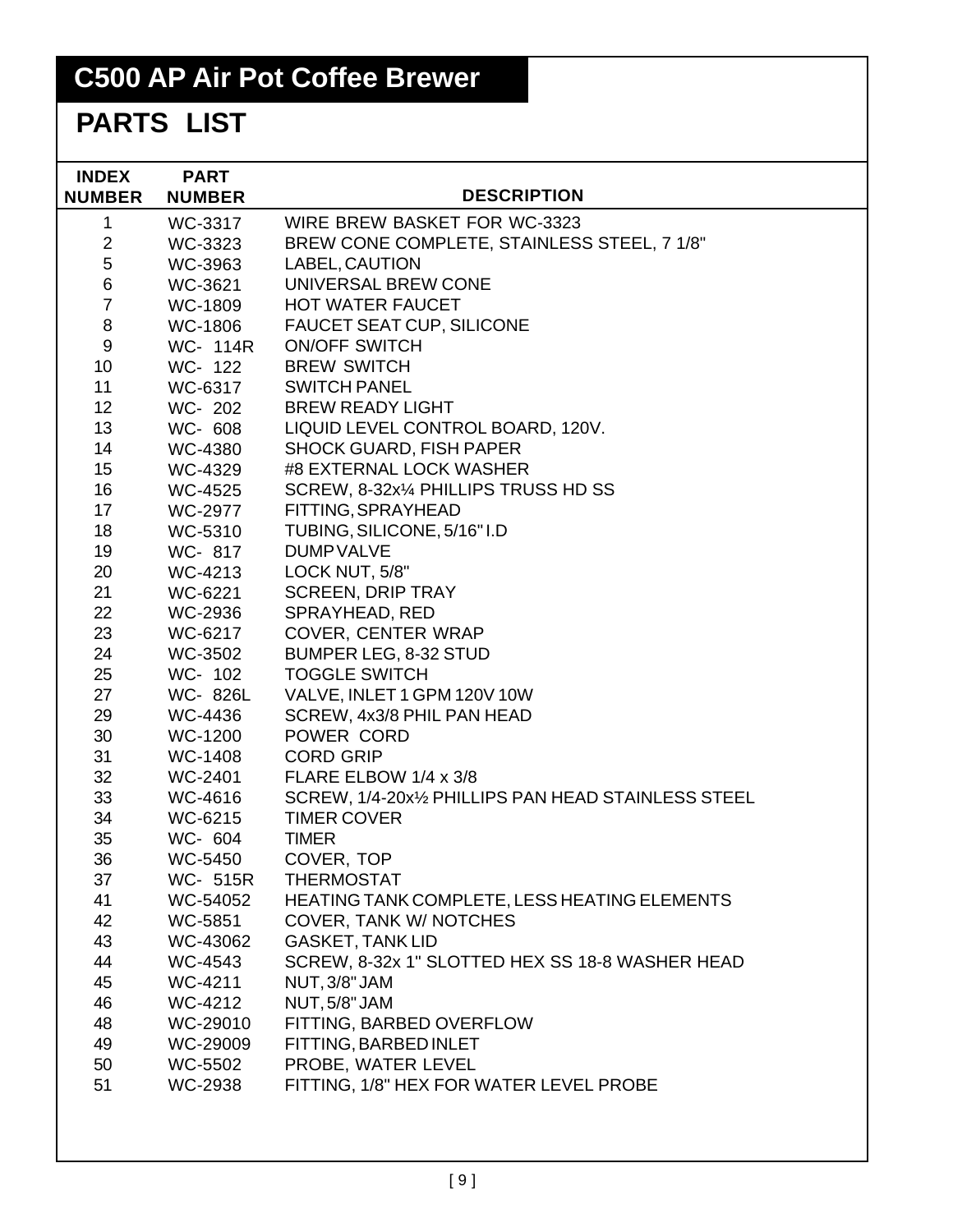# **C500 AP Air Pot Coffee Brewer**

### **PARTS LIST, CONTINUED...**

| <b>INDEX</b><br><b>NUMBER</b> | <b>PART</b><br><b>NUMBER</b> | <b>DESCRIPTION</b>                                          |
|-------------------------------|------------------------------|-------------------------------------------------------------|
| 52 <sub>2</sub>               | WC-4394                      | <b>SHOCK GUARD FOR HEATING ELEMENT</b>                      |
| 53                            | WC-4306                      | WASHER, 9/16" I.D. TEFLON                                   |
| 54                            | WC- 904-04                   | ELEMENT, HEATING 1.6KW 120V W/ JAM NUT & SILICONE WASHERS   |
| 55                            | WC-5409                      | CLIP, THERMOSTAT CAPILLARY                                  |
| 56                            | WC-43058                     | PLUG, TANK DRAIN PP RED                                     |
| 57                            | WC-3685                      | <b>INSULATION, WRAP C500AP</b>                              |
| 59                            | <b>WC-3765L</b>              | KIT, INLET VALVE REPAIR USE ON WC-825/WC-826/WC-826L/WC-847 |
| 60                            | WC-829                       | <b>WASHER, FLOW</b>                                         |
| 63                            | WC-3763                      | KIT, DUMP VALVE FOR WC866, WC889, WC816, WC817 & WC818      |

Wilbur Curtis

Wilbur Curtis Co., Inc. 6913 West Acco Street, Montebello, CA 90640-5403 U.S.A. Tel: (323) 837-2300 Fax: (323) 837-2401